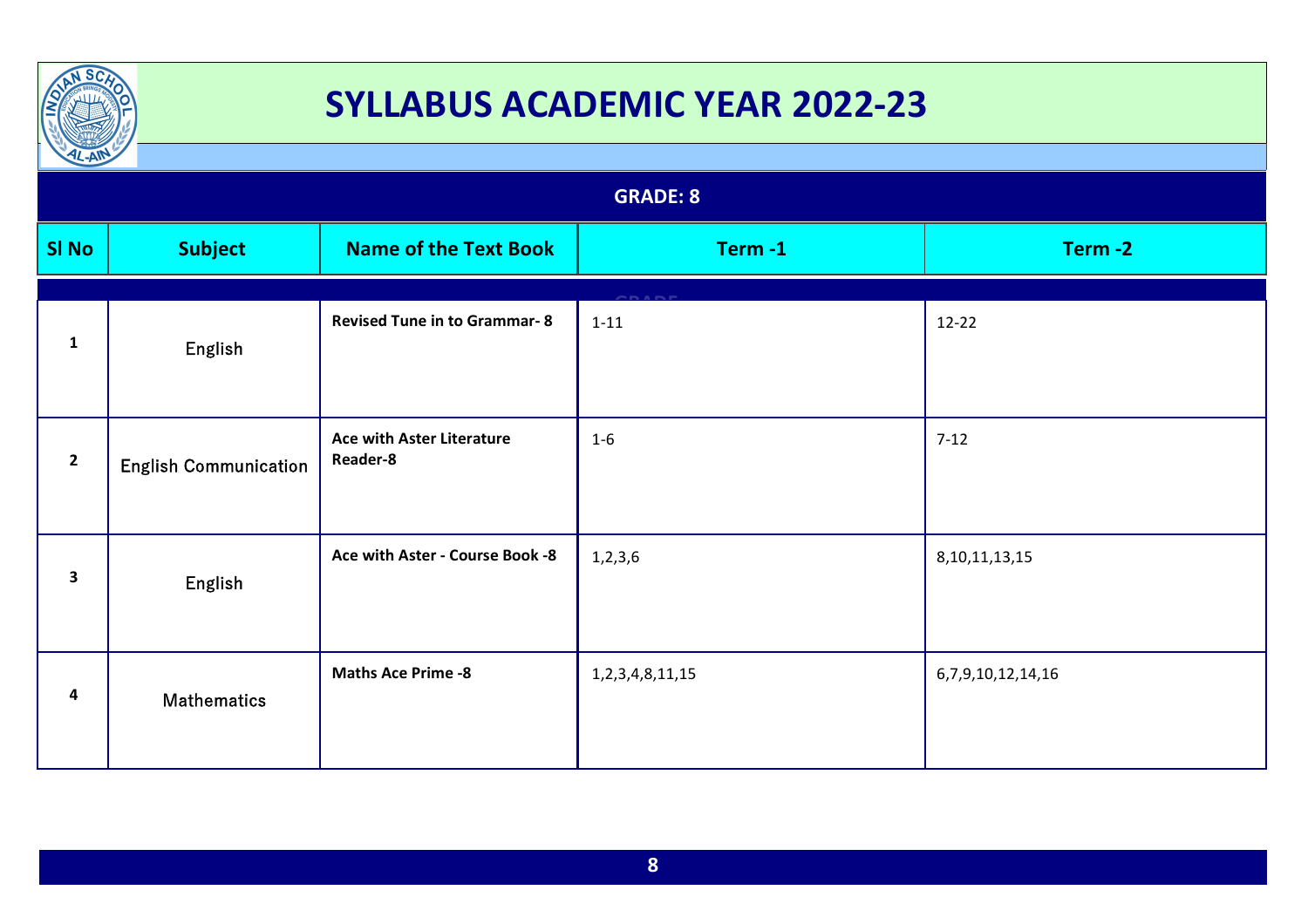

| $L-AW$         |                       |                                      | <b>GRADE: 8</b>                                            |                                                             |
|----------------|-----------------------|--------------------------------------|------------------------------------------------------------|-------------------------------------------------------------|
| <b>SI No</b>   | <b>Subject</b>        | <b>Name of the Text Book</b>         | Term-1                                                     | Term-2                                                      |
| 5              | <b>Physics</b>        | <b>Expanded Universal Science -8</b> | Chapter 11- Force and PressureChapter 12-<br>Friction      | Chapter 13- SoundChapter 16- More about<br>Light            |
| 6              | Chemistry             | <b>Expanded Universal Science -8</b> | 3, 4, 5                                                    | 6, 14, 15, 18                                               |
| $\overline{7}$ | <b>Biology</b>        | <b>Expanded Universal Science -8</b> | Chapters-1,2 &7                                            | Chapters-8,9&10                                             |
| 8              | <b>Social Science</b> | <b>New Longman Vistas -8</b>         | Geography:1 & 4 Civics:<br>History: 1, 2, 3 & 7<br>2,3 & 5 | History: 8, 13, 14 & 15<br>Geography:6,8 &10<br>Civics: 6,7 |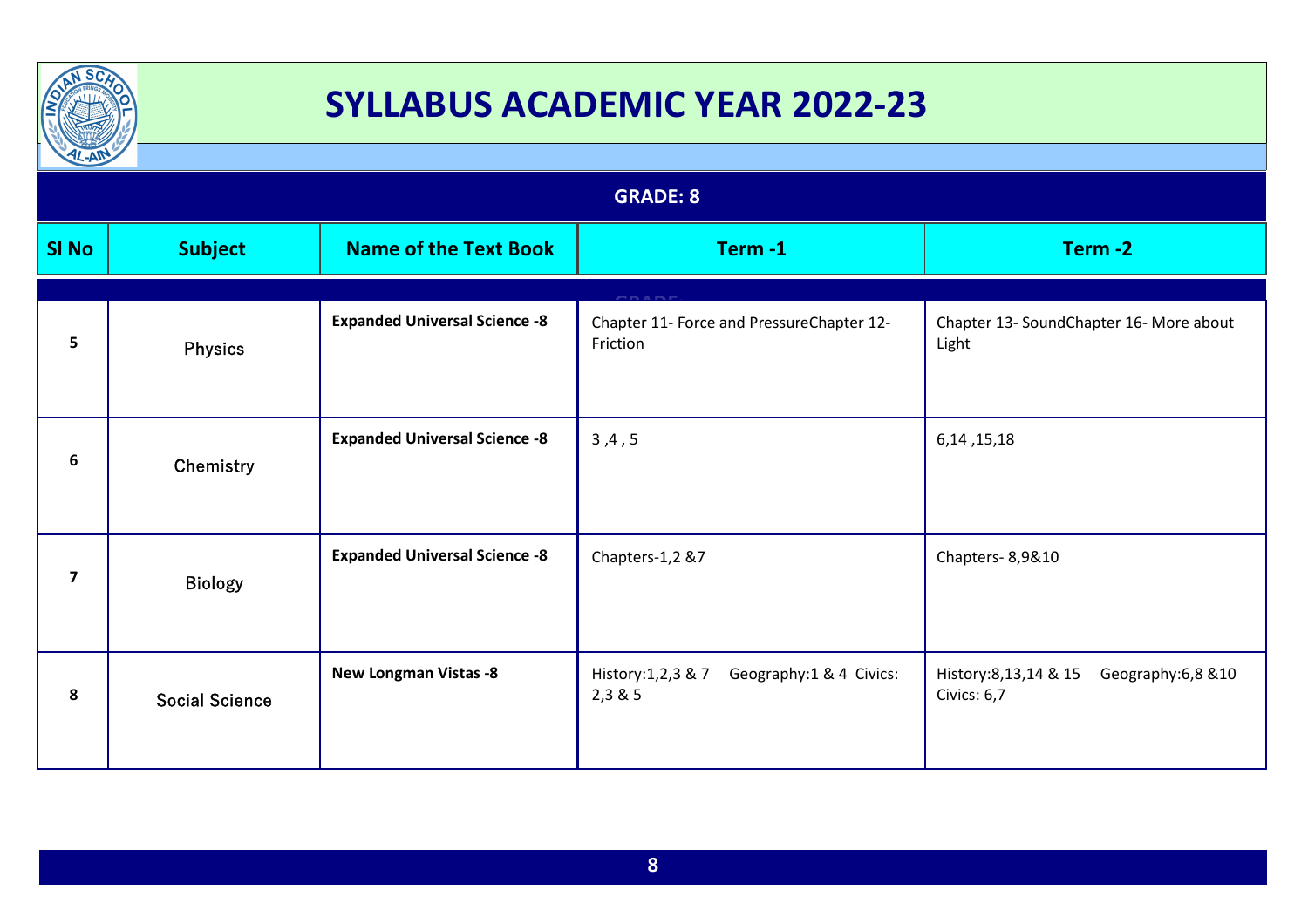

| $L - A$         |                             |                                                                                                    |                                                                                                                 |                                                                                                                 |
|-----------------|-----------------------------|----------------------------------------------------------------------------------------------------|-----------------------------------------------------------------------------------------------------------------|-----------------------------------------------------------------------------------------------------------------|
| <b>GRADE: 8</b> |                             |                                                                                                    |                                                                                                                 |                                                                                                                 |
| <b>SI No</b>    | <b>Subject</b>              | <b>Name of the Text Book</b>                                                                       | Term-1                                                                                                          | Term-2                                                                                                          |
| 9               | <b>Computer Science</b>     | <b>Click Code Connect -8</b>                                                                       | Chapters 1, 2, 3                                                                                                | Chapters 6, 7, 9                                                                                                |
| 10              | <b>Ministry Arabic</b>      | العربية تجمعنا                                                                                     | لالتنمر،عام التسامح ،جيل ) .1,2,3,4,5 .Chapters<br>(السلامة ،السعادة،النفيات                                    | 0مصادر الطلقة ،مسبار الامل. )Chapters:1,2,3,4,5<br>(القدرة والتطور غاية ،الطعام ووالشراب                        |
| 11              | <b>General Arabic (MOE)</b> | العربية تجمعنا                                                                                     | لا لتنمر،عام )(Part-1(Chapters:1,2,3&4<br>(التسامح،جيل السلامة،السعادة<br>[الزراعة-النفيات)(Part-2(Chapters-1&2 | Part-2(Chapters:1&2( امصادر الطاقة،مسبار الامل)<br>القدوة،،التطوع،الطعام)(Rarent-3(Chapter's2,2 &3)<br>(والشراب |
| 12              | <b>UAE Social Studies</b>   | Social Studies Our UAE, Our<br><b>World: Understanding Our Past,</b><br><b>Present and Future.</b> | Volume 1:Lesson 1, 2, 3, 4, 5, 6, 7, 8, 9,<br>10Volume 2: Lesson 1, 2, 3, 4, 5                                  | Volume 2:Lesson 6, 7, 8, 9, 10,11Volume<br>3:Lesson 1, 2, 3, 4, 5, 6, 7, 8, 9, 10                               |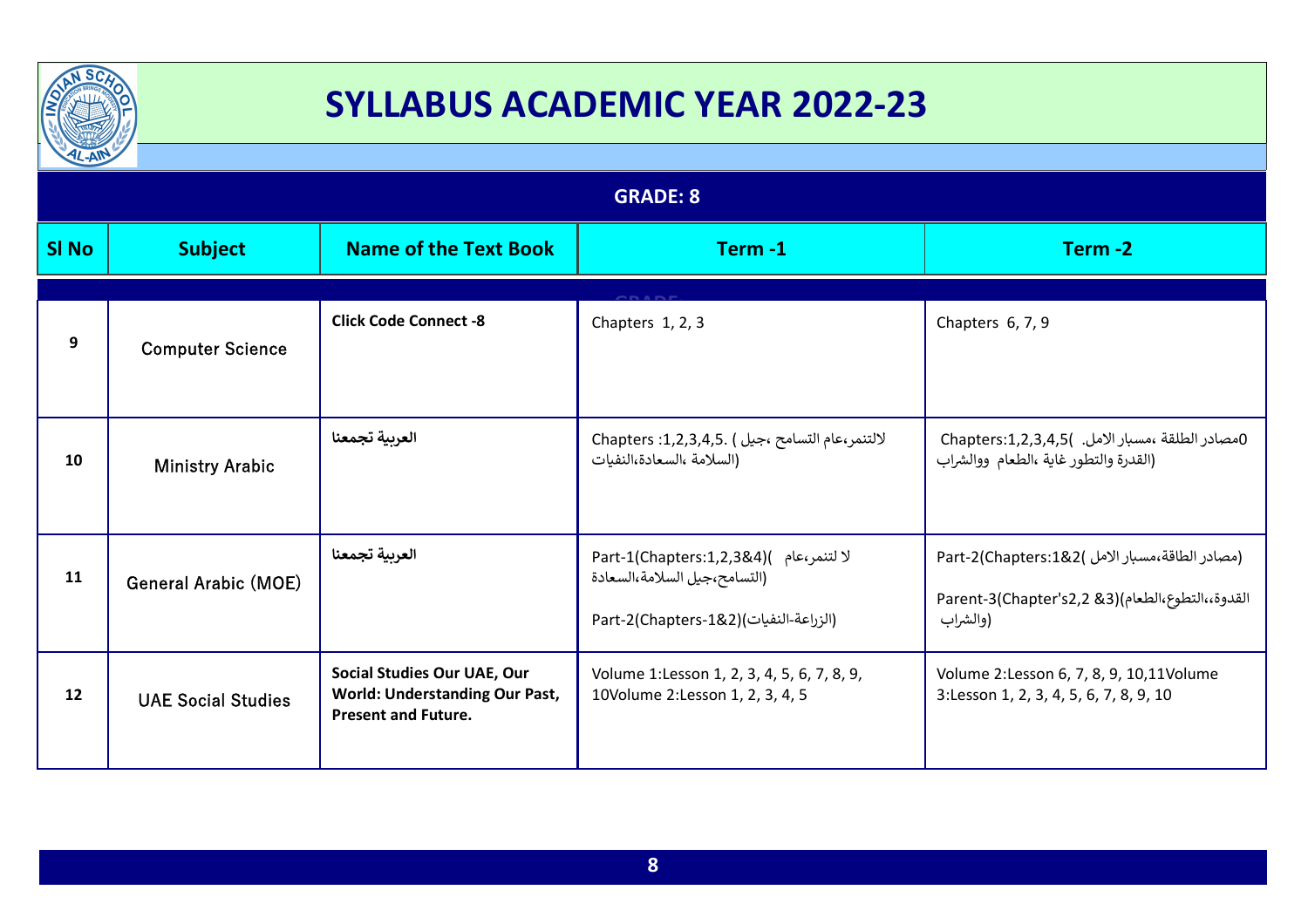

| $L - A$         |                        |                                |                                                                               |                                                                                 |
|-----------------|------------------------|--------------------------------|-------------------------------------------------------------------------------|---------------------------------------------------------------------------------|
| <b>GRADE: 8</b> |                        |                                |                                                                               |                                                                                 |
| <b>SI No</b>    | <b>Subject</b>         | <b>Name of the Text Book</b>   | Term-1                                                                        | Term-2                                                                          |
|                 |                        |                                |                                                                               |                                                                                 |
| 13              | <b>Moral Education</b> | <b>Ministry of Educations.</b> | Unit-1, Chapters: 1, 5 Unit-<br>2, Chapters: 2, 3, 4 Unit-3, Chapter 1        | Unit 3-Chapters: 5Unit 4-Chapters: 1,4Unit<br>5- Chapters: 1, 3, 5              |
| 14              | <b>Islamic Studies</b> | <b>Islamic Education -8</b>    | UNIT 1Lesson 2:Lesson 3:Lesson 5:UNIT<br>2Lesson 4: UNIT 3Lesson 2: Lesson 5: | UNIT 4Lesson 2:Lesson 3:UNIT 5Lesson<br>5: UNIT 6 Lesson 2: Lesson 3: Lesson 5: |
| 15              | <b>Islamic Studies</b> | Qura`n                         | Surah Al-Waqia (1-96)                                                         | Aythul kursi, Aman rasoolu, Law anzalna                                         |
| 16              | Hindi                  | Gunjan Hindi Paathmaala-8      | Lesson 2,3,4 & 8                                                              | Lesson 11,13, 16 & 18                                                           |